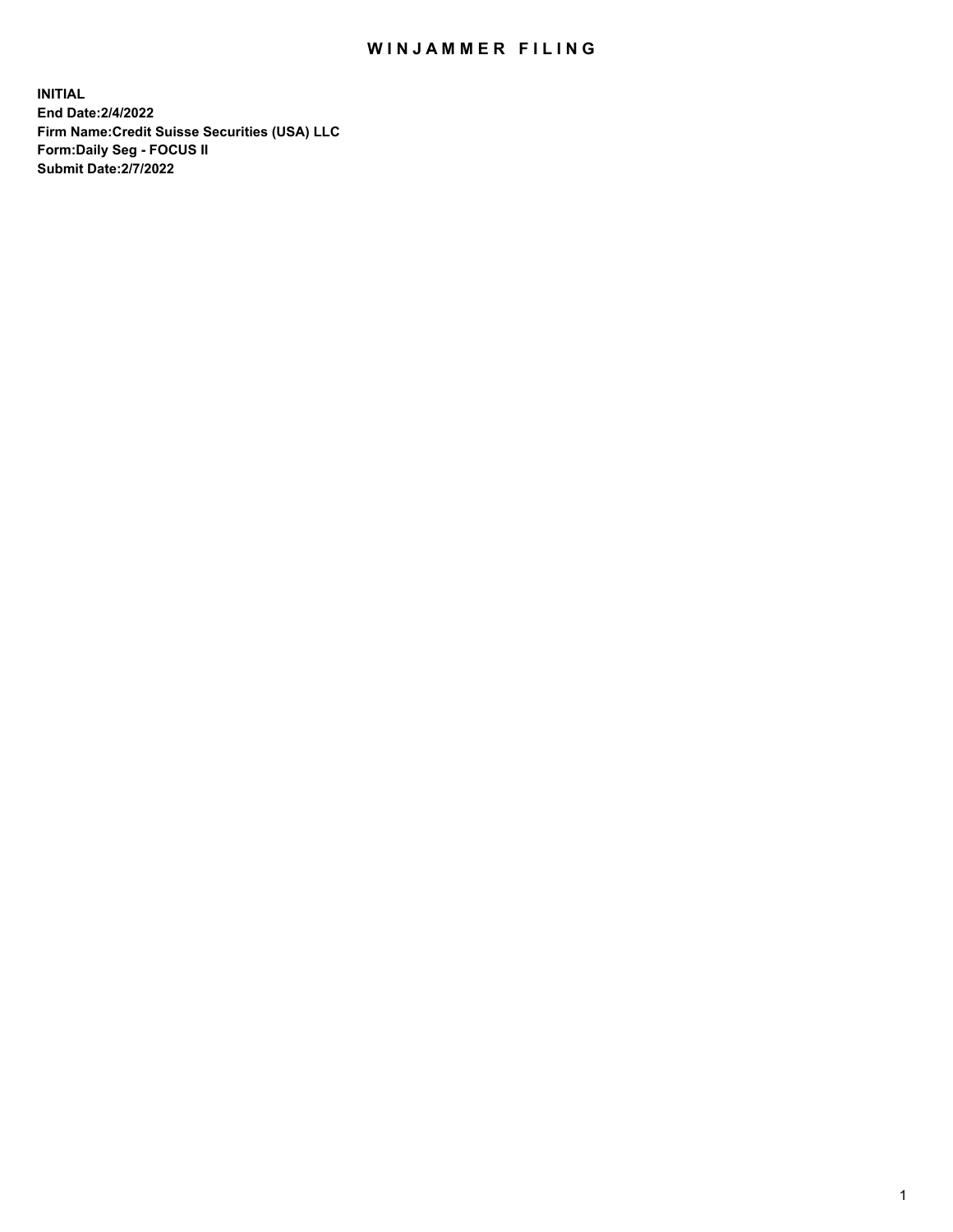**INITIAL** 

## **End Date:2/4/2022 Firm Name:Credit Suisse Securities (USA) LLC Form:Daily Seg - FOCUS II Submit Date:2/7/2022**

## **Daily Segregation - Cover Page**

| Name of Company                                                                   | <b>Credit Suisse Securities (USA)</b><br><u>LLC</u> |
|-----------------------------------------------------------------------------------|-----------------------------------------------------|
| <b>Contact Name</b>                                                               | <b>Alexander Baptiste</b>                           |
| <b>Contact Phone Number</b>                                                       | 919-994-6223                                        |
| <b>Contact Email Address</b>                                                      | alexander.baptiste@credit-suiss<br>e.com            |
| FCM's Customer Segregated Funds Residual Interest Target (choose one):            |                                                     |
| a. Minimum dollar amount: ; or                                                    |                                                     |
| b. Minimum percentage of customer segregated funds required:% ; or                | 0<br>5<br>0 0                                       |
| c. Dollar amount range between: and; or                                           |                                                     |
| d. Percentage range of customer segregated funds required between:% and%.         | 0 <sub>0</sub>                                      |
| FCM's Customer Secured Amount Funds Residual Interest Target (choose one):        |                                                     |
| a. Minimum dollar amount: ; or                                                    |                                                     |
| b. Minimum percentage of customer secured funds required:%; or                    | $\frac{\frac{0}{5}}{\frac{0}{0}}$                   |
| c. Dollar amount range between: and; or                                           |                                                     |
| d. Percentage range of customer secured funds required between: % and %.          | 0 <sub>0</sub>                                      |
| FCM's Cleared Swaps Customer Collateral Residual Interest Target (choose one):    |                                                     |
| a. Minimum dollar amount: ; or                                                    | $\frac{0}{5}$                                       |
| b. Minimum percentage of cleared swaps customer collateral required:% ; or        |                                                     |
| c. Dollar amount range between: and; or                                           | 00                                                  |
| d. Percentage range of cleared swaps customer collateral required between:% and%. | 0 <sub>0</sub>                                      |

Attach supporting documents CH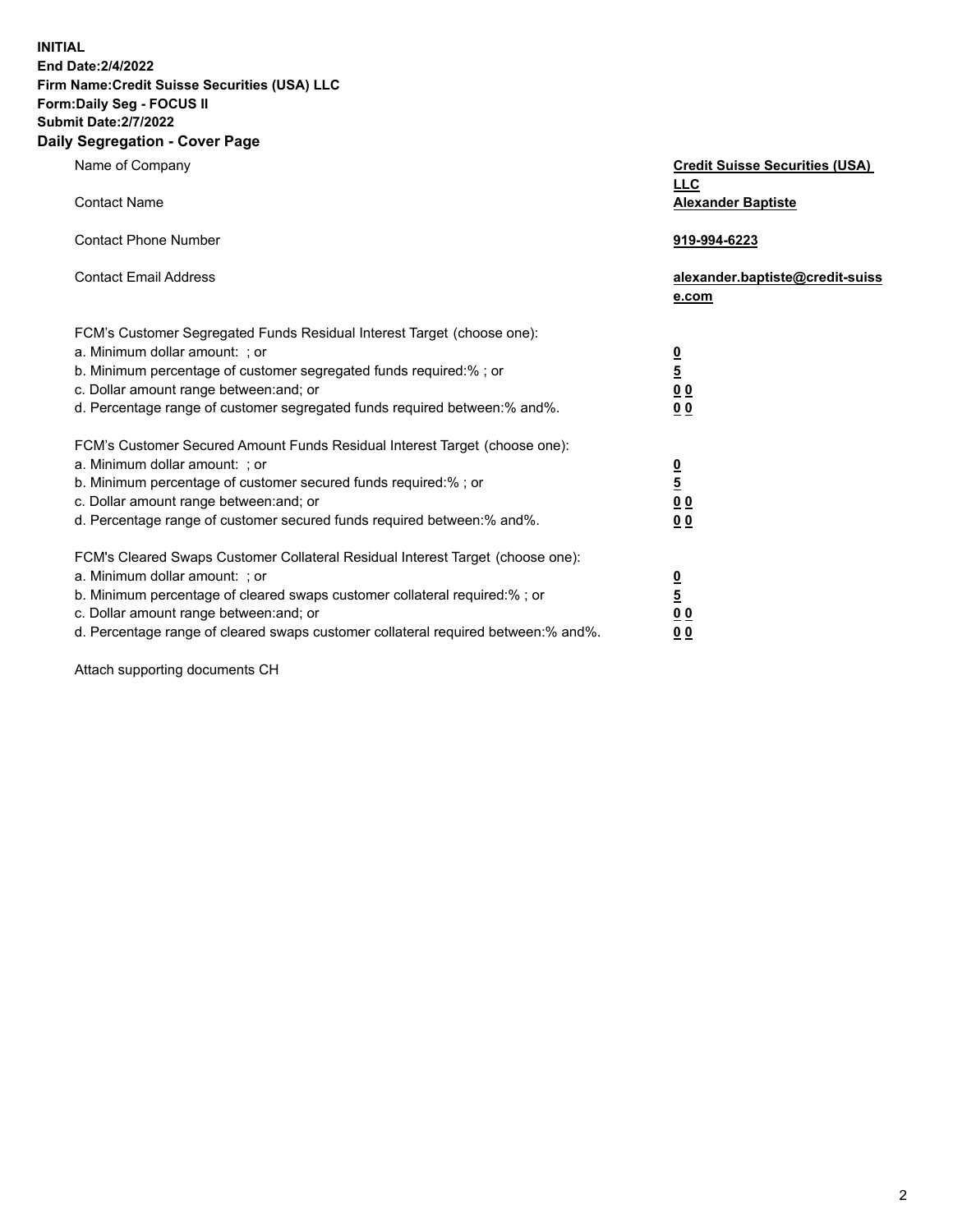**INITIAL End Date:2/4/2022 Firm Name:Credit Suisse Securities (USA) LLC Form:Daily Seg - FOCUS II Submit Date:2/7/2022 Daily Segregation - Secured Amounts**  Foreign Futures and Foreign Options Secured Amounts Amount required to be set aside pursuant to law, rule or regulation of a foreign **0** [7305] government or a rule of a self-regulatory organization authorized thereunder 1. Net ledger balance - Foreign Futures and Foreign Option Trading - All Customers A. Cash **3,492,581,655** [7315] B. Securities (at market) **937,490,743** [7317] 2. Net unrealized profit (loss) in open futures contracts traded on a foreign board of trade **-1,656,694,307** [7325] 3. Exchange traded options a. Market value of open option contracts purchased on a foreign board of trade **8,101,756** [7335] b. Market value of open contracts granted (sold) on a foreign board of trade **-4,783,489** [7337] 4. Net equity (deficit) (add lines 1. 2. and 3.) **2,776,696,358** [7345] 5. Account liquidating to a deficit and account with a debit balances - gross amount **377,153,594** [7351] Less: amount offset by customer owned securities **and the securities of the securities of the securities of the securities of the securities of the securities of the securities of the securities of the securities of the se** [7354] 6. Amount required to be set aside as the secured amount - Net Liquidating Equity **2,780,652,134** [7355] Method (add lines 4 and 5) 7. Greater of amount required to be set aside pursuant to foreign jurisdiction (above) or line **2,780,652,134** [7360] 6. FUNDS DEPOSITED IN SEPARATE REGULATION 30.7 ACCOUNTS 1. Cash in banks A. Banks located in the United States **13,238,012** [7500] B. Other banks qualified under Regulation 30.7 **284,494,513** [7520] **297,732,525**  [7530] 2. Securities A. In safekeeping with banks located in the United States **937,490,743** [7540] B. In safekeeping with other banks qualified under Regulation 30.7 **0** [7560] **937,490,743** [7570] 3. Equities with registered futures commission merchants A. Cash **0** [7580] B. Securities **0** [7590] C. Unrealized gain (loss) on open futures contracts **0** [7600] D. Value of long option contracts **0** [7610] E. Value of short option contracts **0** [7615] **0** [7620] 4. Amounts held by clearing organizations of foreign boards of trade A. Cash **0** [7640] B. Securities **0** [7650] C. Amount due to (from) clearing organization - daily variation **0** [7660] D. Value of long option contracts **0** [7670] E. Value of short option contracts **0** [7675] **0** [7680] 5. Amounts held by members of foreign boards of trade A. Cash **4,556,965,856** [7700] B. Securities **0** [7710] C. Unrealized gain (loss) on open futures contracts **-1,754,770,461** [7720] D. Value of long option contracts **8,101,756** [7730] E. Value of short option contracts **-4,783,489** [7735] **2,805,513,662**  [7740] 6. Amounts with other depositories designated by a foreign board of trade **0** [7760] 7. Segregated funds on hand **0** [7765] 8. Total funds in separate section 30.7 accounts **4,040,736,930** [7770]

9. Excess (deficiency) Set Aside for Secured Amount (subtract line 7 Secured Statement **1,260,084,796** [7380] Page 1 from Line 8)

10. Management Target Amount for Excess funds in separate section 30.7 accounts **139,032,607** [7780]

11. Excess (deficiency) funds in separate 30.7 accounts over (under) Management Target **1,121,052,189** [7785]

3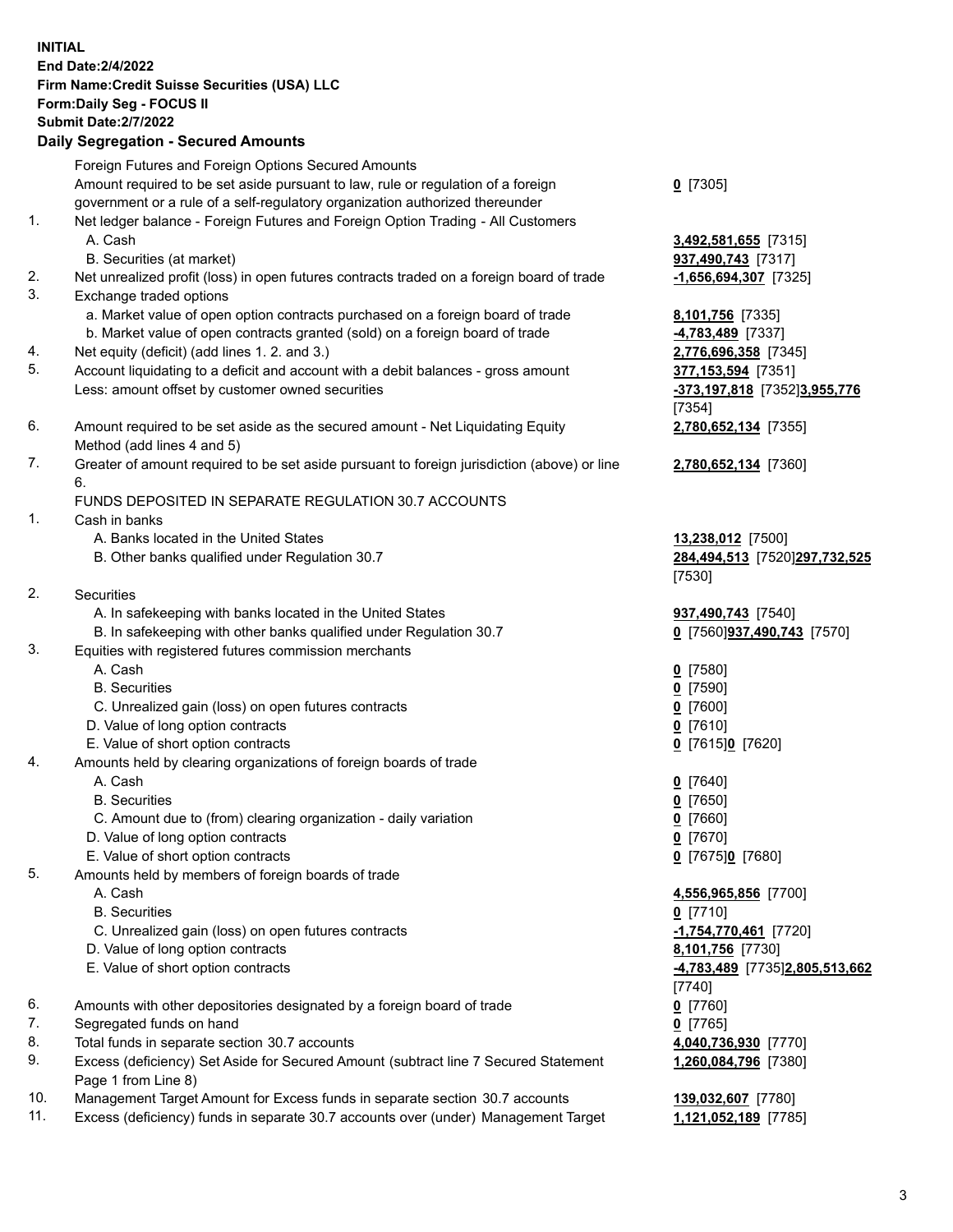| <b>INITIAL</b> |                                                                                                                                                                    |                                   |
|----------------|--------------------------------------------------------------------------------------------------------------------------------------------------------------------|-----------------------------------|
|                | End Date: 2/4/2022                                                                                                                                                 |                                   |
|                | Firm Name: Credit Suisse Securities (USA) LLC                                                                                                                      |                                   |
|                | Form: Daily Seg - FOCUS II                                                                                                                                         |                                   |
|                | <b>Submit Date: 2/7/2022</b>                                                                                                                                       |                                   |
|                | Daily Segregation - Segregation Statement                                                                                                                          |                                   |
|                |                                                                                                                                                                    |                                   |
| 1.             | SEGREGATION REQUIREMENTS(Section 4d(2) of the CEAct)                                                                                                               |                                   |
|                | Net ledger balance<br>A. Cash                                                                                                                                      |                                   |
|                |                                                                                                                                                                    | 1,823,582,709 [7010]              |
| 2.             | B. Securities (at market)                                                                                                                                          | 802,901,502 [7020]                |
| 3.             | Net unrealized profit (loss) in open futures contracts traded on a contract market                                                                                 | -188,814,577 [7030]               |
|                | Exchange traded options                                                                                                                                            |                                   |
|                | A. Add market value of open option contracts purchased on a contract market<br>B. Deduct market value of open option contracts granted (sold) on a contract market | 121,662,428 [7032]                |
| 4.             | Net equity (deficit) (add lines 1, 2 and 3)                                                                                                                        | $-80,545,737$ [7033]              |
| 5.             | Accounts liquidating to a deficit and accounts with                                                                                                                | 2,478,786,325 [7040]              |
|                | debit balances - gross amount                                                                                                                                      | 101,521,061 [7045]                |
|                | Less: amount offset by customer securities                                                                                                                         | -101,212,890 [7047]308,171 [7050] |
| 6.             | Amount required to be segregated (add lines 4 and 5)                                                                                                               | 2,479,094,496 [7060]              |
|                | FUNDS IN SEGREGATED ACCOUNTS                                                                                                                                       |                                   |
| 7.             | Deposited in segregated funds bank accounts                                                                                                                        |                                   |
|                | A. Cash                                                                                                                                                            | 457,267,244 [7070]                |
|                | B. Securities representing investments of customers' funds (at market)                                                                                             | $0$ [7080]                        |
|                | C. Securities held for particular customers or option customers in lieu of cash (at                                                                                | 651,630,950 [7090]                |
|                | market)                                                                                                                                                            |                                   |
| 8.             | Margins on deposit with derivatives clearing organizations of contract markets                                                                                     |                                   |
|                | A. Cash                                                                                                                                                            | 1,376,432,031 [7100]              |
|                | B. Securities representing investments of customers' funds (at market)                                                                                             | $0$ [7110]                        |
|                | C. Securities held for particular customers or option customers in lieu of cash (at                                                                                | 151,270,552 [7120]                |
|                | market)                                                                                                                                                            |                                   |
| 9.             | Net settlement from (to) derivatives clearing organizations of contract markets                                                                                    | 328,582 [7130]                    |
| 10.            | Exchange traded options                                                                                                                                            |                                   |
|                | A. Value of open long option contracts                                                                                                                             | 121,662,428 [7132]                |
|                | B. Value of open short option contracts                                                                                                                            | -80,545,737 [7133]                |
| 11.            | Net equities with other FCMs                                                                                                                                       |                                   |
|                | A. Net liquidating equity                                                                                                                                          | 147,123 [7140]                    |
|                | B. Securities representing investments of customers' funds (at market)                                                                                             | $0$ [7160]                        |
|                | C. Securities held for particular customers or option customers in lieu of cash (at                                                                                | $0$ [7170]                        |
|                | market)                                                                                                                                                            |                                   |
| 12.            | Segregated funds on hand                                                                                                                                           | $0$ [7150]                        |
| 13.            | Total amount in segregation (add lines 7 through 12)                                                                                                               | 2,678,193,173 [7180]              |
| 14.            | Excess (deficiency) funds in segregation (subtract line 6 from line 13)                                                                                            | 199,098,677 [7190]                |
| 15.            | Management Target Amount for Excess funds in segregation                                                                                                           | 123,954,725 [7194]                |
| 16.            | Excess (deficiency) funds in segregation over (under) Management Target Amount                                                                                     | 75,143,952 [7198]                 |
|                | <b>Excess</b>                                                                                                                                                      |                                   |